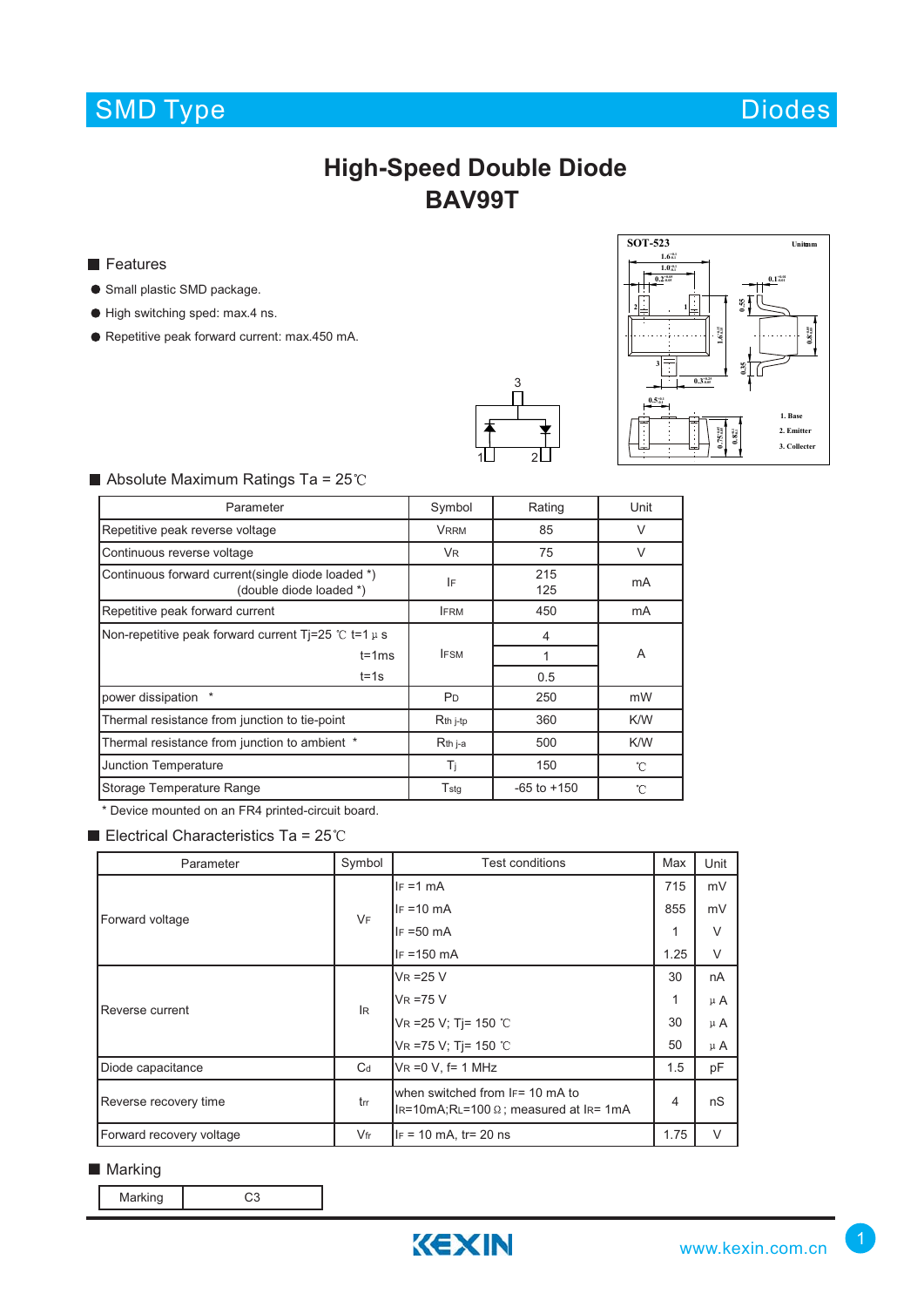## SMD Type Diodes and Diodes Diodes Diodes and Diodes Diodes and Diodes and Diodes Diodes and Diodes Diodes and Diodes

## **BAV99T**

### **Typical Characteristics**



Device mounted on an FR4 printed-circuit board.

Fig.2 Maximum permissible continuous forward current as a function of ambient temperature.



- (1)  $T_j = 150$  °C; typical values.
- (2)  $T_j = 25 °C$ ; typical values.
- (3)  $T_j = 25 \degree C$ ; maximum values.
- Fig.3 Forward current as a function of forward voltage.



Fig.4 Maximum permissible non-repetitive peak forward current as a function of pulse duration.